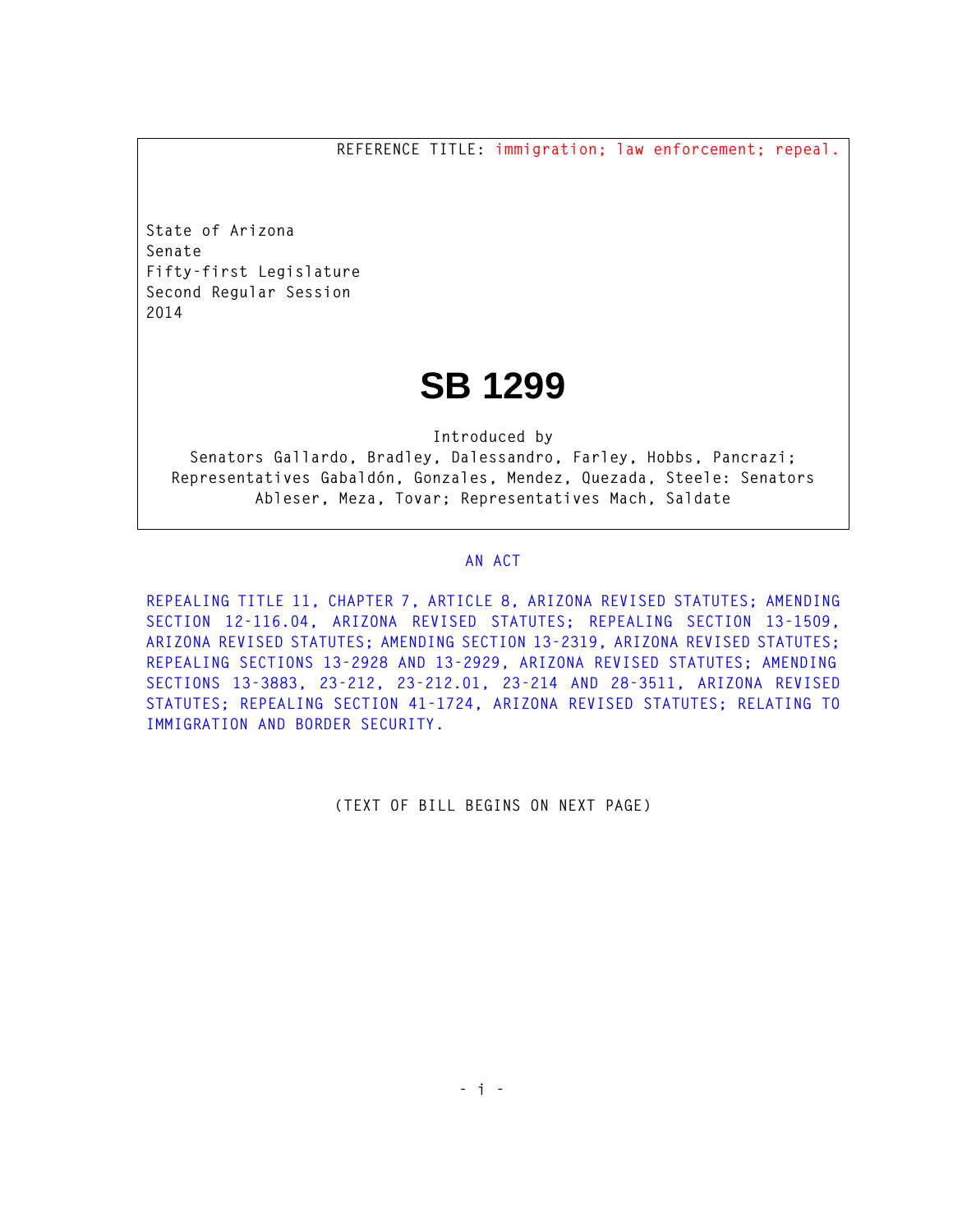**1 Be it enacted by the Legislature of the State of Arizona: 2 Section 1. Repeal 3 Title 11, chapter 7, article 8, Arizona Revised Statutes, is repealed. 4 Sec. 2. Section 12-116.04, Arizona Revised Statutes, is amended to 5 read:** 

**6 12-116.04. Assessment; law enforcement officer equipment**

**7 A. In addition to any other penalty assessment provided by law, a 8 penalty assessment shall be levied in an amount of thirteen dollars on every 9 fine, penalty and forfeiture imposed and collected by the courts for criminal 10 offenses and any civil penalty imposed and collected for a civil traffic 11 violation and fine, penalty or forfeiture for a violation of the motor 12 vehicle statutes, for any local ordinance relating to the stopping, standing 13 or operation of a vehicle or for a violation of the game and fish statutes in 14 title 17.** 

**15 B. The court shall transmit the assessments collected pursuant to this 16 section and a remittance report of the fines, civil penalties and assessments 17 collected pursuant to this section to the county treasurer, except that 18 municipal courts shall transmit the assessments and the remittance report of 19 the fines, civil penalties and assessments to the city treasurer.** 

**20 C. The city or county treasurer shall transmit eight dollars of the 21 assessment and the remittance report to the state treasurer. The state 22 treasurer shall FOR deposit four dollars of the assessment in the public 23 safety equipment fund established by section 41-1723 and the remaining four 24 dollars of the assessment in the gang and immigration intelligence team 25 enforcement mission border security and law enforcement subaccount 26 established by section 41-1724.** 

**27 D. The city or county treasurer shall transmit four dollars of the 28 assessment and the remittance report to the agency that investigated the 29 offense or issued the citation to be used to supplement, not supplant, monies 30 available for officer safety equipment.** 

**31 E. The city treasurer shall transmit one dollar of the assessment and 32 the remittance report to the county treasurer. The county treasurer shall 33 transmit one dollar of the assessment and any monies received from the city 34 treasurer pursuant to this subsection to the following entities to be used to 35 improve, maintain and enhance the ability to collect and manage monies 36 assessed or received by the courts, to improve court automation and to 37 improve case processing or the administration of justice:** 

**38 1. In a county with a population of less than two million persons, to 39 the justice courts, distributed proportionally based on the judicial 40 productivity credits calculated pursuant to section 22-125.** 

**41 2. In a county with a population of two million persons or more, to 42 the justice court administration.** 

**43 Sec. 3. Repeal**

**44 Section 13-1509, Arizona Revised Statutes, is repealed.**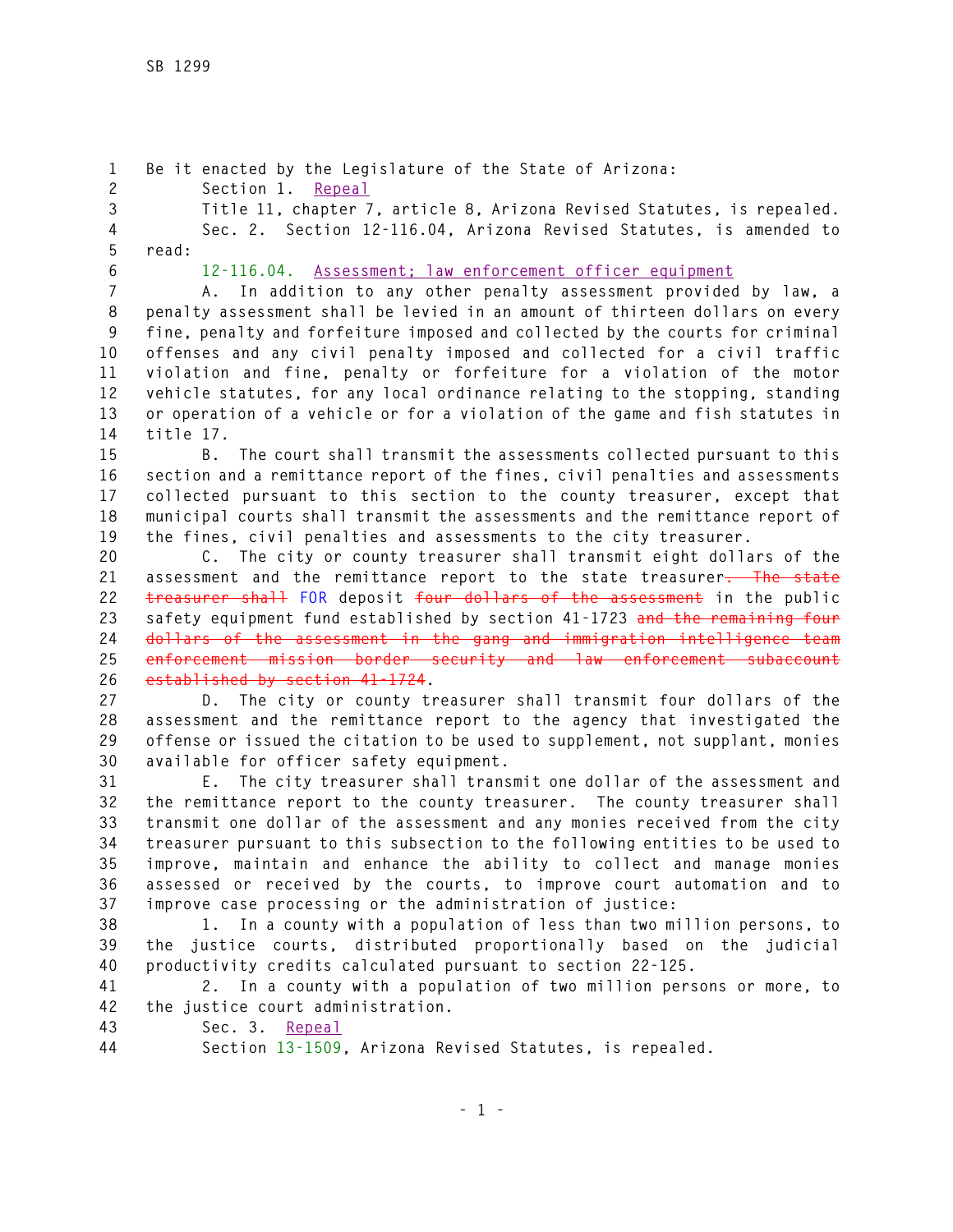**1 Sec. 4. Section 13-2319, Arizona Revised Statutes, is amended to read: 2 13-2319. Smuggling; classification; definitions** 

**3 A. It is unlawful for a person to intentionally engage in the 4 smuggling of human beings for profit or commercial purpose.** 

**5 B. A violation of this section is a class 4 felony.** 

**6 C. Notwithstanding subsection B of this section, a violation of this 7 section:** 

**8 1. Is a class 2 felony if the human being who is smuggled is under 9 eighteen years of age and is not accompanied by a family member over eighteen 10 years of age or the offense involved the use of a deadly weapon or dangerous 11 instrument.** 

**12 2. Is a class 3 felony if the offense involves the use or threatened 13 use of deadly physical force and the person is not eligible for suspension of 14 sentence, probation, pardon or release from confinement on any other basis 15 except pursuant to section 31-233, subsection A or B until the sentence 16 imposed by the court is served, the person is eligible for release pursuant 17 to section 41-1604.07 or the sentence is commuted.** 

**18 D. Chapter 10 of this title does not apply to a violation of 19 subsection C, paragraph 1 of this section.** 

**20 E. Notwithstanding any other law, in the enforcement of this section a 21 peace officer may lawfully stop any person who is operating a motor vehicle 22 if the officer has reasonable suspicion to believe the person is in violation 23 of any civil traffic law.** 

**24 F. E. For the purposes of this section:** 

**25 1. "Family member" means the person's parent, grandparent, sibling or 26 any other person who is related to the person by consanguinity or affinity to 27 the second degree.** 

**28 2. "Procurement of transportation" means any participation in or 29 facilitation of transportation and includes:** 

**30 (a) Providing services that facilitate transportation including travel 31 arrangement services or money transmission services.** 

**32 (b) Providing property that facilitates transportation, including a 33 weapon, a vehicle or other means of transportation or false identification, 34 or selling, leasing, renting or otherwise making available a drop house as 35 defined in section 13-2322.** 

**36 3. "Smuggling of human beings" means the transportation, procurement 37 of transportation or use of property or real property by a person or an 38 entity that knows or has reason to know that the person or persons 39 transported or to be transported are not United States citizens, permanent 40 resident aliens or persons otherwise lawfully in this state or have attempted 41 to enter, entered or remained in the United States in violation of law.** 

- **42 Sec. 5. Repeal**
- 

**43 Sections 13-2928 and 13-2929, Arizona Revised Statutes, are repealed.**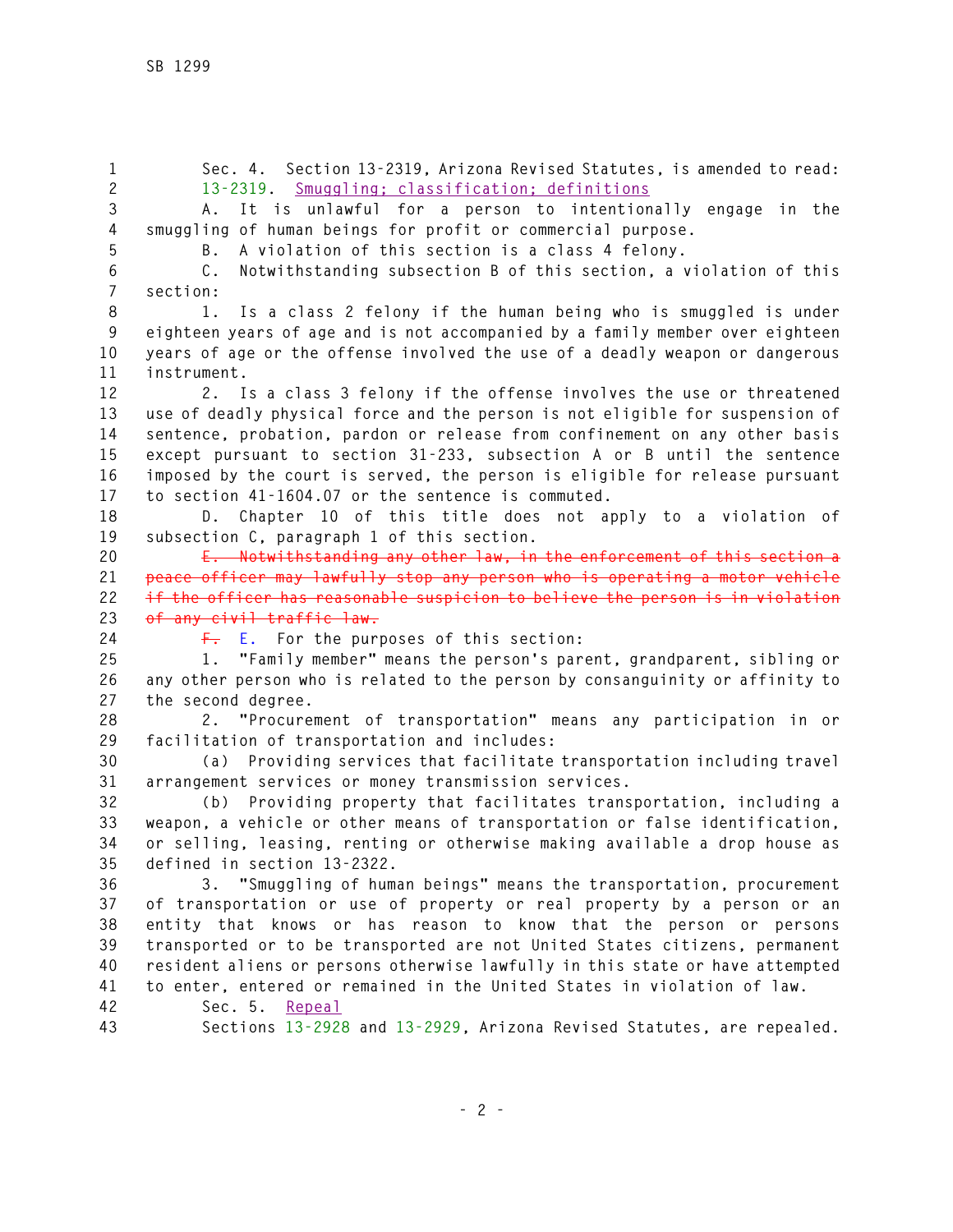**1 Sec. 6. Section 13-3883, Arizona Revised Statutes, is amended to read: 2 13-3883. Arrest by officer without warrant 3 A. A peace officer, without a warrant, may arrest a person if the 4 officer has probable cause to believe: 5 1. A felony has been committed and probable cause to believe the 6 person to be arrested has committed the felony. 7 2. A misdemeanor has been committed in the officer's presence and 8 probable cause to believe the person to be arrested has committed the 9 offense. 10 3. The person to be arrested has been involved in a traffic accident 11 and violated any criminal section of title 28, and that such violation 12 occurred prior to or immediately following such traffic accident. 13 4. A misdemeanor or a petty offense has been committed and probable 14 cause to believe the person to be arrested has committed the offense. A 15 person arrested under this paragraph is eligible for release under section 16 13-3903. 17 5. The person to be arrested has committed any public offense that 18 makes the person removable from the United States. 19 B. A peace officer may stop and detain a person as is reasonably 20 necessary to investigate an actual or suspected violation of any traffic law 21 committed in the officer's presence and may serve a copy of the traffic 22 complaint for any alleged civil or criminal traffic violation. A peace 23 officer who serves a copy of the traffic complaint shall do so within a 24 reasonable time of the alleged criminal or civil traffic violation. 25 Sec. 7. Section 23-212, Arizona Revised Statutes, is amended to read: 26 23-212. Knowingly employing unauthorized aliens; prohibition;** 

**27 false and frivolous complaints; violation; 28 classification; license suspension and revocation**

**29 A. An employer shall not knowingly employ an unauthorized alien. If, 30 in the case when an employer uses a contract, subcontract or other 31 independent contractor agreement to obtain the labor of an alien in this 32 state, the employer knowingly contracts with an unauthorized alien or with a 33 person who employs or contracts with an unauthorized alien to perform the 34 labor, the employer violates this subsection.** 

**35 B. The attorney general shall prescribe a complaint form for a person 36 to allege a violation of subsection A of this section. The complainant shall 37 not be required to list the complainant's social security number on the 38 complaint form or to have the complaint form notarized. On receipt of a 39 complaint on a prescribed complaint form that an employer allegedly knowingly 40 employs an unauthorized alien, the attorney general or county attorney shall 41 investigate whether the employer has violated subsection A of this section. 42 If a complaint is received but is not submitted on a prescribed complaint 43 form, the attorney general or county attorney may investigate whether the 44 employer has violated subsection A of this section. This subsection shall 45 not be construed to prohibit the filing of anonymous complaints that are not**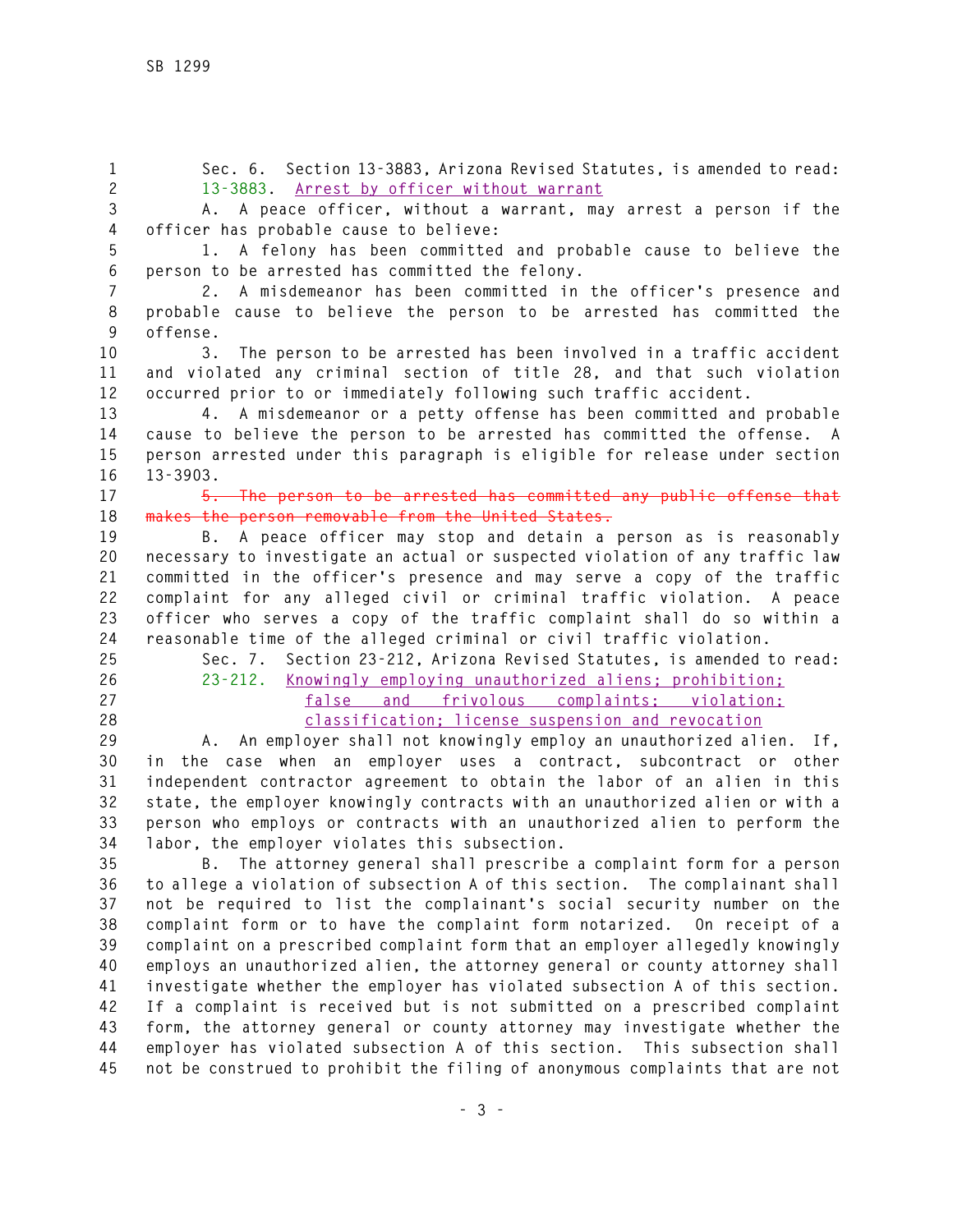**1 submitted on a prescribed complaint form. The attorney general or county 2 attorney shall not investigate complaints that are based solely on race, 3 color or national origin. A complaint that is submitted to a county attorney 4 shall be submitted to the county attorney in the county in which the alleged 5 unauthorized alien is or was employed by the employer. The county sheriff or 6 any other local law enforcement agency may assist in investigating a 7 complaint. When investigating a complaint, the attorney general or county 8 attorney shall verify the work authorization of the alleged unauthorized 9 alien with the federal government pursuant to 8 United States Code section 10 1373(c). A state, county or local official shall not attempt to 11 independently make a final determination on whether an alien is authorized to 12 work in the United States. An alien's immigration status or work 13 authorization status shall be verified with the federal government pursuant 14 to 8 United States Code section 1373(c). A person who knowingly files a 15 false and frivolous complaint under this subsection is guilty of a class 3 16 misdemeanor.** 

**17 C. If, after an investigation, the attorney general or county attorney 18 determines that the complaint is not false and frivolous:** 

**19 1. The attorney general or county attorney shall notify the United 20 States immigration and customs enforcement of the unauthorized alien.** 

**21 2. The attorney general or county attorney shall notify the local law 22 enforcement agency of the unauthorized alien.** 

**23 3. The attorney general shall notify the appropriate county attorney 24 to bring an action pursuant to subsection D of this section if the complaint 25 was originally filed with the attorney general.** 

**26 D. An action for a violation of subsection A of this section shall be 27 brought against the employer by the county attorney in the county where the 28 unauthorized alien employee is or was employed by the employer. The county 29 attorney shall not bring an action against any employer for any violation of 30 subsection A of this section that occurs before January 1, 2008. A second 31 violation of this section shall be based only on an unauthorized alien who is 32 or was employed by the employer after an action has been brought for a 33 violation of subsection A of this section or section 23-212.01, subsection A.** 

**34 E. For any action in superior court under this section, the court 35 shall expedite the action, including assigning the hearing at the earliest 36 practicable date.** 

**37 F. On a finding of a violation of subsection A of this section:** 

**38 1. For a first violation, as described in paragraph 3 of this 39 subsection, the court:** 

**40 (a) Shall order the employer to terminate the employment of all 41 unauthorized aliens.** 

**42 (b) Shall order the employer to be subject to a three year 43 probationary period for the business location where the unauthorized alien 44 performed work. During the probationary period the employer shall file 45 quarterly reports in the form provided in section 23-722.01 with the county**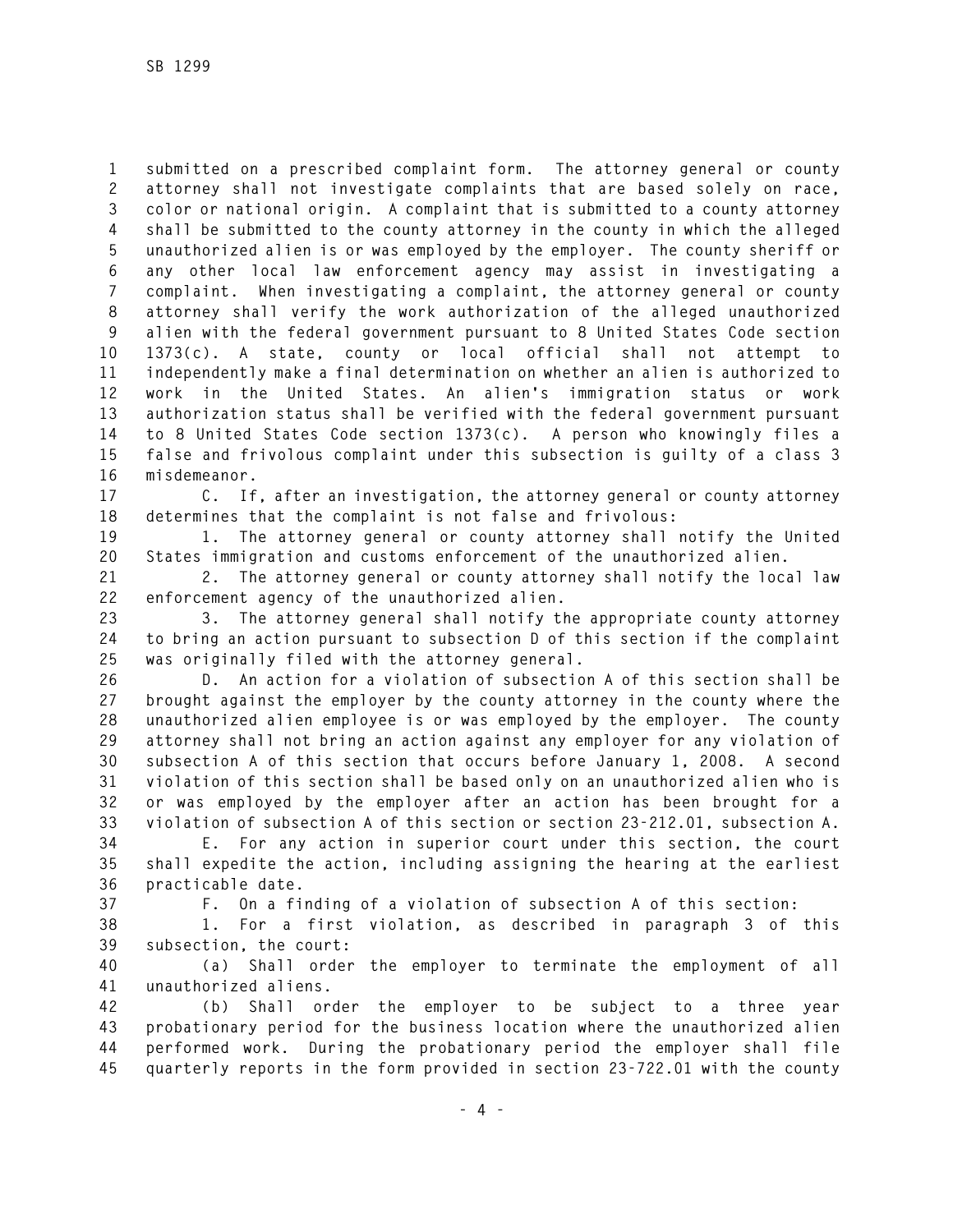**1 attorney of each new employee who is hired by the employer at the business 2 location where the unauthorized alien performed work.** 

**3 (c) Shall order the employer to file a signed sworn affidavit with the 4 county attorney within three business days after the order is issued. The 5 affidavit shall state that the employer has terminated the employment of all 6 unauthorized aliens in this state and that the employer will not 7 intentionally or knowingly employ an unauthorized alien in this state. The 8 court shall order the appropriate agencies to suspend all licenses subject to 9 this subdivision that are held by the employer if the employer fails to file 10 a signed sworn affidavit with the county attorney within three business days 11 after the order is issued. All licenses that are suspended under this 12 subdivision shall remain suspended until the employer files a signed sworn 13 affidavit with the county attorney. Notwithstanding any other law, on filing 14 of the affidavit the suspended licenses shall be reinstated immediately by 15 the appropriate agencies. For the purposes of this subdivision, the licenses 16 that are subject to suspension under this subdivision are all licenses that 17 are held by the employer specific to the business location where the 18 unauthorized alien performed work. If the employer does not hold a license 19 specific to the business location where the unauthorized alien performed 20 work, but a license is necessary to operate the employer's business in 21 general, the licenses that are subject to suspension under this subdivision 22 are all licenses that are held by the employer at the employer's primary 23 place of business. On receipt of the court's order and notwithstanding any 24 other law, the appropriate agencies shall suspend the licenses according to 25 the court's order. The court shall send a copy of the court's order to the 26 attorney general and the attorney general shall maintain the copy pursuant to 27 subsection G of this section.** 

**28 (d) May order the appropriate agencies to suspend all licenses 29 described in subdivision (c) of this paragraph that are held by the employer 30 for not to exceed ten business days. The court shall base its decision to 31 suspend under this subdivision on any evidence or information submitted to it 32 during the action for a violation of this subsection and shall consider the 33 following factors, if relevant:** 

**34 (i) The number of unauthorized aliens employed by the employer.** 

**35 (ii) Any prior misconduct by the employer.** 

**36 (iii) The degree of harm resulting from the violation.** 

**37 (iv) Whether the employer made good faith efforts to comply with any 38 applicable requirements.** 

**39 (v) The duration of the violation.** 

**40 (vi) The role of the directors, officers or principals of the employer 41 in the violation.** 

**42 (vii) Any other factors the court deems appropriate.** 

**43 2. For a second violation, as described in paragraph 3 of this 44 subsection, the court shall order the appropriate agencies to permanently 45 revoke all licenses that are held by the employer specific to the business**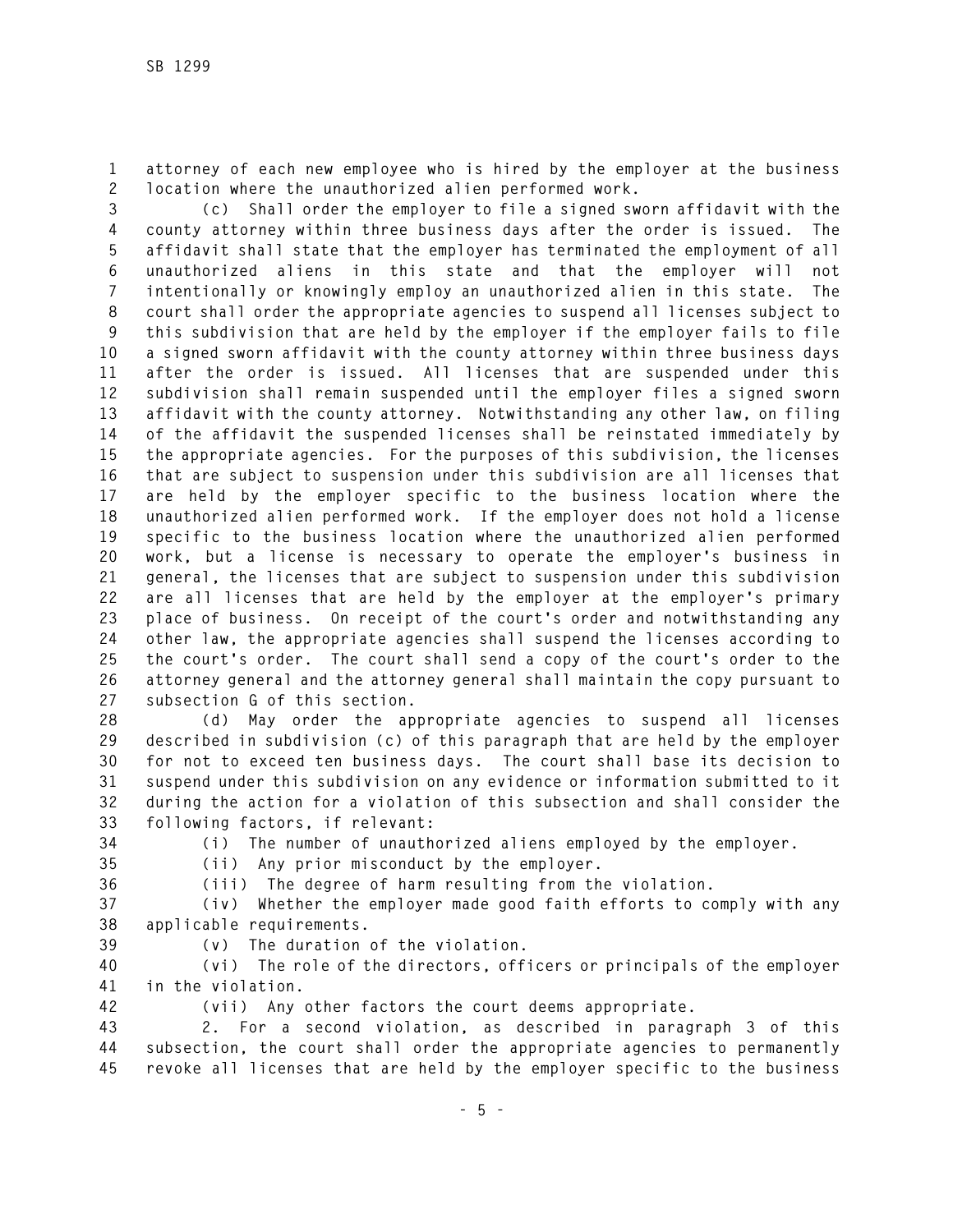**1 location where the unauthorized alien performed work. If the employer does 2 not hold a license specific to the business location where the unauthorized 3 alien performed work, but a license is necessary to operate the employer's 4 business in general, the court shall order the appropriate agencies to 5 permanently revoke all licenses that are held by the employer at the 6 employer's primary place of business. On receipt of the order and 7 notwithstanding any other law, the appropriate agencies shall immediately 8 revoke the licenses.** 

**9 3. The violation shall be considered:** 

**10 (a) A first violation by an employer at a business location if the 11 violation did not occur during a probationary period ordered by the court 12 under this subsection or section 23-212.01, subsection F for that employer's 13 business location.** 

**14 (b) A second violation by an employer at a business location if the 15 violation occurred during a probationary period ordered by the court under 16 this subsection or section 23-212.01, subsection F for that employer's 17 business location.** 

**18 G. The attorney general shall maintain copies of court orders that are 19 received pursuant to subsection F of this section and shall maintain a 20 database of the employers and business locations that have a first violation 21 of subsection A of this section and make the court orders available on the 22 attorney general's website.** 

**23 H. On determining whether an employee is an unauthorized alien, the 24 court shall consider only the federal government's determination pursuant to 25 8 United States Code section 1373(c). The federal government's determination 26 creates a rebuttable presumption of the employee's lawful status. The court 27 may take judicial notice of the federal government's determination and may 28 request the federal government to provide automated or testimonial 29 verification pursuant to 8 United States Code section 1373(c).** 

**30 I. For the purposes of this section, proof of verifying the employment 31 authorization of an employee through the e-verify program creates a 32 rebuttable presumption that an employer did not knowingly employ an 33 unauthorized alien.** 

**34 J. For the purposes of this section, an employer that establishes that 35 it has complied in good faith with the requirements of 8 United States Code 36 section 1324a(b) establishes an affirmative defense that the employer did not 37 knowingly employ an unauthorized alien. An employer is considered to have 38 complied with the requirements of 8 United States Code section 1324a(b), 39 notwithstanding an isolated, sporadic or accidental technical or procedural 40 failure to meet the requirements, if there is a good faith attempt to comply 41 with the requirements.** 

**42 K. It is an affirmative defense to a violation of subsection A of this 43 section that the employer was entrapped. To claim entrapment, the employer 44 must admit by the employer's testimony or other evidence the substantial**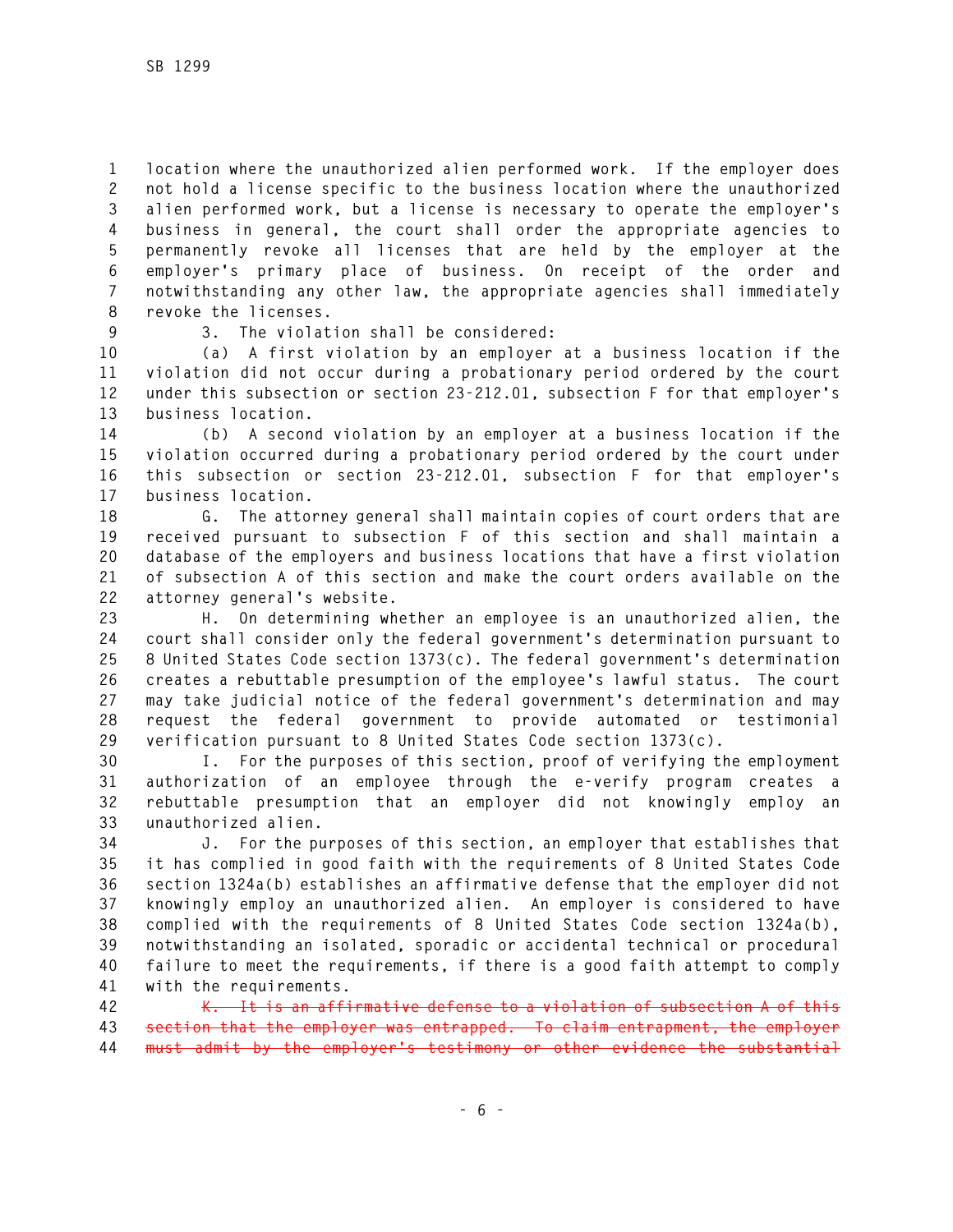**1 elements of the violation. An employer who asserts an entrapment defense has 2 the burden of proving the following by a preponderance of the evidence:** 

**3 1. The idea of committing the violation started with law enforcement 4 officers or their agents rather than with the employer.** 

**5 2. The law enforcement officers or their agents urged and induced the 6 employer to commit the violation.** 

**7 3. The employer was not predisposed to commit the violation before the 8 law enforcement officers or their agents urged and induced the employer to 9 commit the violation.** 

**10 L. An employer does not establish entrapment if the employer was 11 predisposed to violate subsection A of this section and the law enforcement 12 officers or their agents merely provided the employer with an opportunity to 13 commit the violation. It is not entrapment for law enforcement officers or 14 their agents merely to use a ruse or to conceal their identity. The conduct 15 of law enforcement officers and their agents may be considered in determining 16 if an employer has proven entrapment.** 

**17 Sec. 8. Section 23-212.01, Arizona Revised Statutes, is amended to 18 read:** 

**19 23-212.01. Intentionally employing unauthorized aliens; 20 prohibition; false and frivolous complaints; 21 violation; classification; license suspension and 22 revocation**

**23 A. An employer shall not intentionally employ an unauthorized alien. 24 If, in the case when an employer uses a contract, subcontract or other 25 independent contractor agreement to obtain the labor of an alien in this 26 state, the employer intentionally contracts with an unauthorized alien or 27 with a person who employs or contracts with an unauthorized alien to perform 28 the labor, the employer violates this subsection.** 

**29 B. The attorney general shall prescribe a complaint form for a person 30 to allege a violation of subsection A of this section. The complainant shall 31 not be required to list the complainant's social security number on the 32 complaint form or to have the complaint form notarized. On receipt of a 33 complaint on a prescribed complaint form that an employer allegedly 34 intentionally employs an unauthorized alien, the attorney general or county 35 attorney shall investigate whether the employer has violated subsection A of 36 this section. If a complaint is received but is not submitted on a 37 prescribed complaint form, the attorney general or county attorney may 38 investigate whether the employer has violated subsection A of this section. 39 This subsection shall not be construed to prohibit the filing of anonymous 40 complaints that are not submitted on a prescribed complaint form. The 41 attorney general or county attorney shall not investigate complaints that are 42 based solely on race, color or national origin. A complaint that is 43 submitted to a county attorney shall be submitted to the county attorney in 44 the county in which the alleged unauthorized alien is or was employed by the 45 employer. The county sheriff or any other local law enforcement agency may**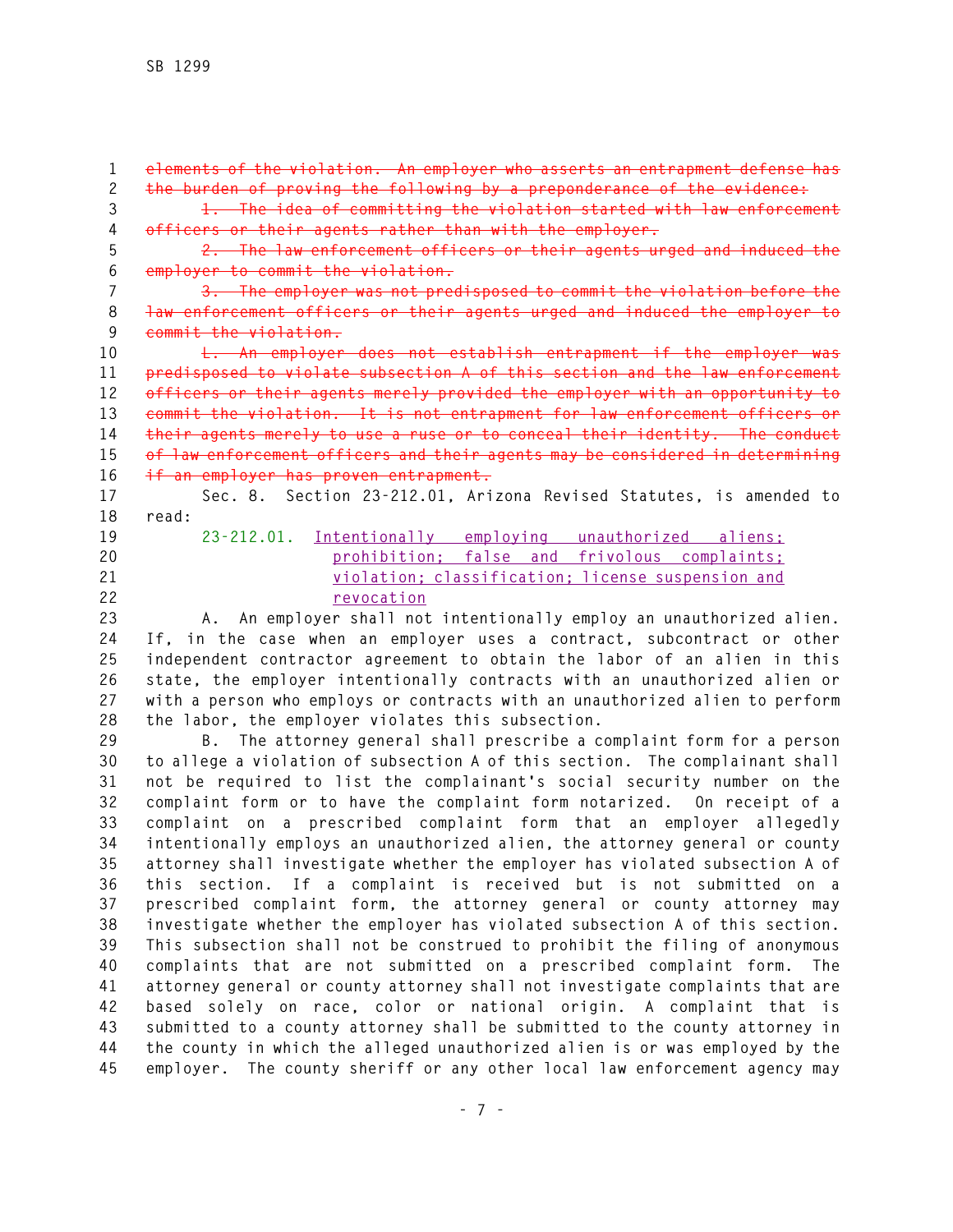**1 assist in investigating a complaint. When investigating a complaint, the 2 attorney general or county attorney shall verify the work authorization of 3 the alleged unauthorized alien with the federal government pursuant to 4 8 United States Code section 1373(c). A state, county or local official 5 shall not attempt to independently make a final determination on whether an 6 alien is authorized to work in the United States. An alien's immigration 7 status or work authorization status shall be verified with the federal 8 government pursuant to 8 United States Code section 1373(c). A person who 9 knowingly files a false and frivolous complaint under this subsection is 10 guilty of a class 3 misdemeanor.** 

**11 C. If, after an investigation, the attorney general or county attorney 12 determines that the complaint is not false and frivolous:** 

**13 1. The attorney general or county attorney shall notify the United 14 States immigration and customs enforcement of the unauthorized alien.** 

**15 2. The attorney general or county attorney shall notify the local law 16 enforcement agency of the unauthorized alien.** 

**17 3. The attorney general shall notify the appropriate county attorney 18 to bring an action pursuant to subsection D of this section if the complaint 19 was originally filed with the attorney general.** 

**20 D. An action for a violation of subsection A of this section shall be 21 brought against the employer by the county attorney in the county where the 22 unauthorized alien employee is or was employed by the employer. The county 23 attorney shall not bring an action against any employer for any violation of 24 subsection A of this section that occurs before January 1, 2008. A second 25 violation of this section shall be based only on an unauthorized alien who is 26 or was employed by the employer after an action has been brought for a 27 violation of subsection A of this section or section 23-212, subsection A.** 

**28 E. For any action in superior court under this section, the court 29 shall expedite the action, including assigning the hearing at the earliest 30 practicable date.** 

**31 F. On a finding of a violation of subsection A of this section:** 

**32 1. For a first violation, as described in paragraph 3 of this 33 subsection, the court shall:** 

**34 (a) Order the employer to terminate the employment of all unauthorized 35 aliens.** 

**36 (b) Order the employer to be subject to a five year probationary 37 period for the business location where the unauthorized alien performed work. 38 During the probationary period the employer shall file quarterly reports in 39 the form provided in section 23-722.01 with the county attorney of each new 40 employee who is hired by the employer at the business location where the 41 unauthorized alien performed work.** 

**42 (c) Order the appropriate agencies to suspend all licenses described 43 in subdivision (d) of this paragraph that are held by the employer for a 44 minimum of ten days. The court shall base its decision on the length of the 45 suspension under this subdivision on any evidence or information submitted to**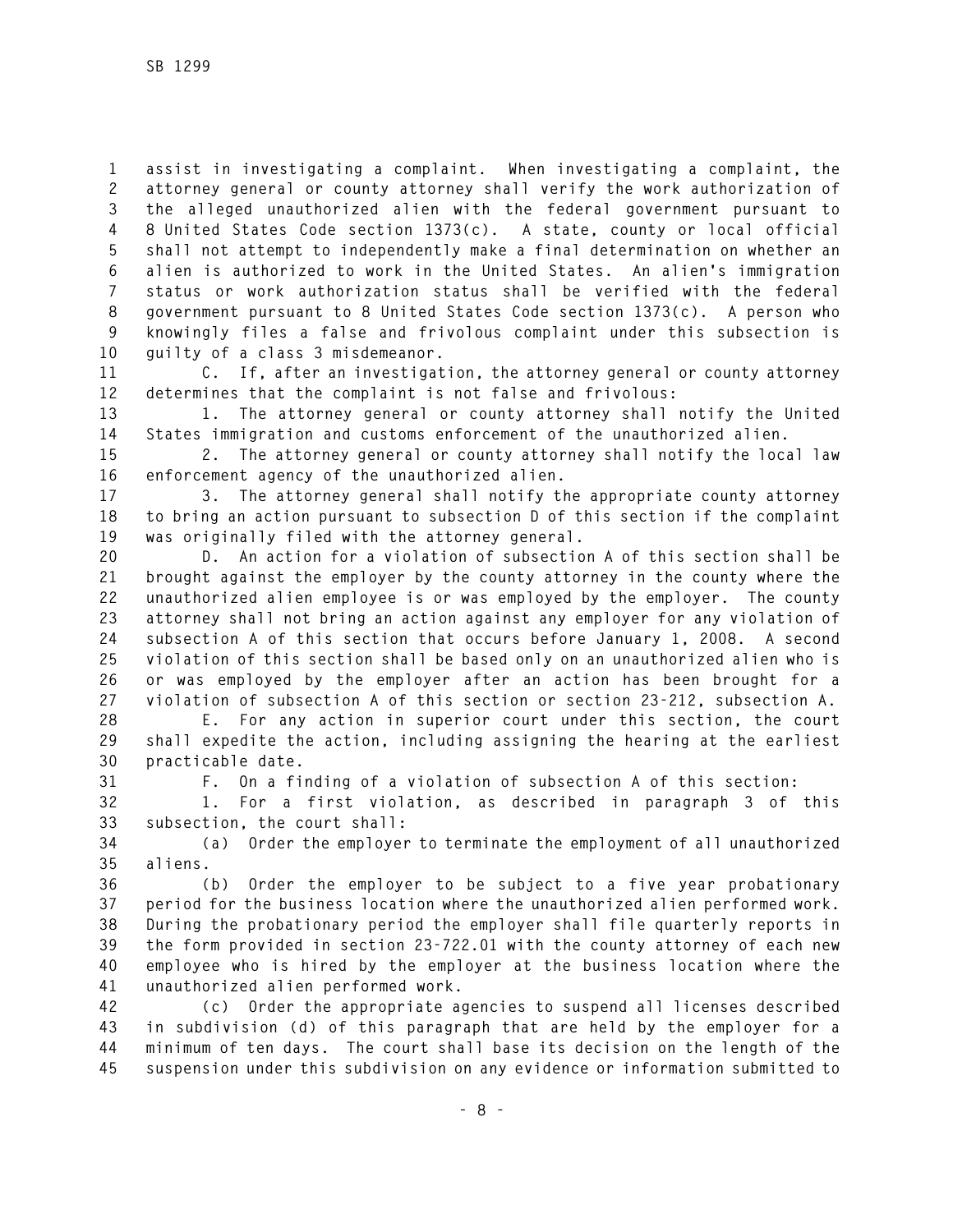**1 it during the action for a violation of this subsection and shall consider 2 the following factors, if relevant:** 

**3 (i) The number of unauthorized aliens employed by the employer.** 

- 
- 

**4 (ii) Any prior misconduct by the employer.** 

**5 (iii) The degree of harm resulting from the violation.** 

**6 (iv) Whether the employer made good faith efforts to comply with any 7 applicable requirements.** 

**8 (v) The duration of the violation.** 

**9 (vi) The role of the directors, officers or principals of the employer 10 in the violation.** 

**11 (vii) Any other factors the court deems appropriate.** 

**12 (d) Order the employer to file a signed sworn affidavit with the 13 county attorney. The affidavit shall state that the employer has terminated 14 the employment of all unauthorized aliens in this state and that the employer 15 will not intentionally or knowingly employ an unauthorized alien in this 16 state. The court shall order the appropriate agencies to suspend all 17 licenses subject to this subdivision that are held by the employer if the 18 employer fails to file a signed sworn affidavit with the county attorney 19 within three business days after the order is issued. All licenses that are 20 suspended under this subdivision for failing to file a signed sworn affidavit 21 shall remain suspended until the employer files a signed sworn affidavit with 22 the county attorney. For the purposes of this subdivision, the licenses that 23 are subject to suspension under this subdivision are all licenses that are 24 held by the employer specific to the business location where the unauthorized 25 alien performed work. If the employer does not hold a license specific to 26 the business location where the unauthorized alien performed work, but a 27 license is necessary to operate the employer's business in general, the 28 licenses that are subject to suspension under this subdivision are all 29 licenses that are held by the employer at the employer's primary place of 30 business. On receipt of the court's order and notwithstanding any other law, 31 the appropriate agencies shall suspend the licenses according to the court's 32 order. The court shall send a copy of the court's order to the attorney 33 general and the attorney general shall maintain the copy pursuant to 34 subsection G of this section.** 

**35 2. For a second violation, as described in paragraph 3 of this 36 subsection, the court shall order the appropriate agencies to permanently 37 revoke all licenses that are held by the employer specific to the business 38 location where the unauthorized alien performed work. If the employer does 39 not hold a license specific to the business location where the unauthorized 40 alien performed work, but a license is necessary to operate the employer's 41 business in general, the court shall order the appropriate agencies to 42 permanently revoke all licenses that are held by the employer at the 43 employer's primary place of business. On receipt of the order and 44 notwithstanding any other law, the appropriate agencies shall immediately 45 revoke the licenses.**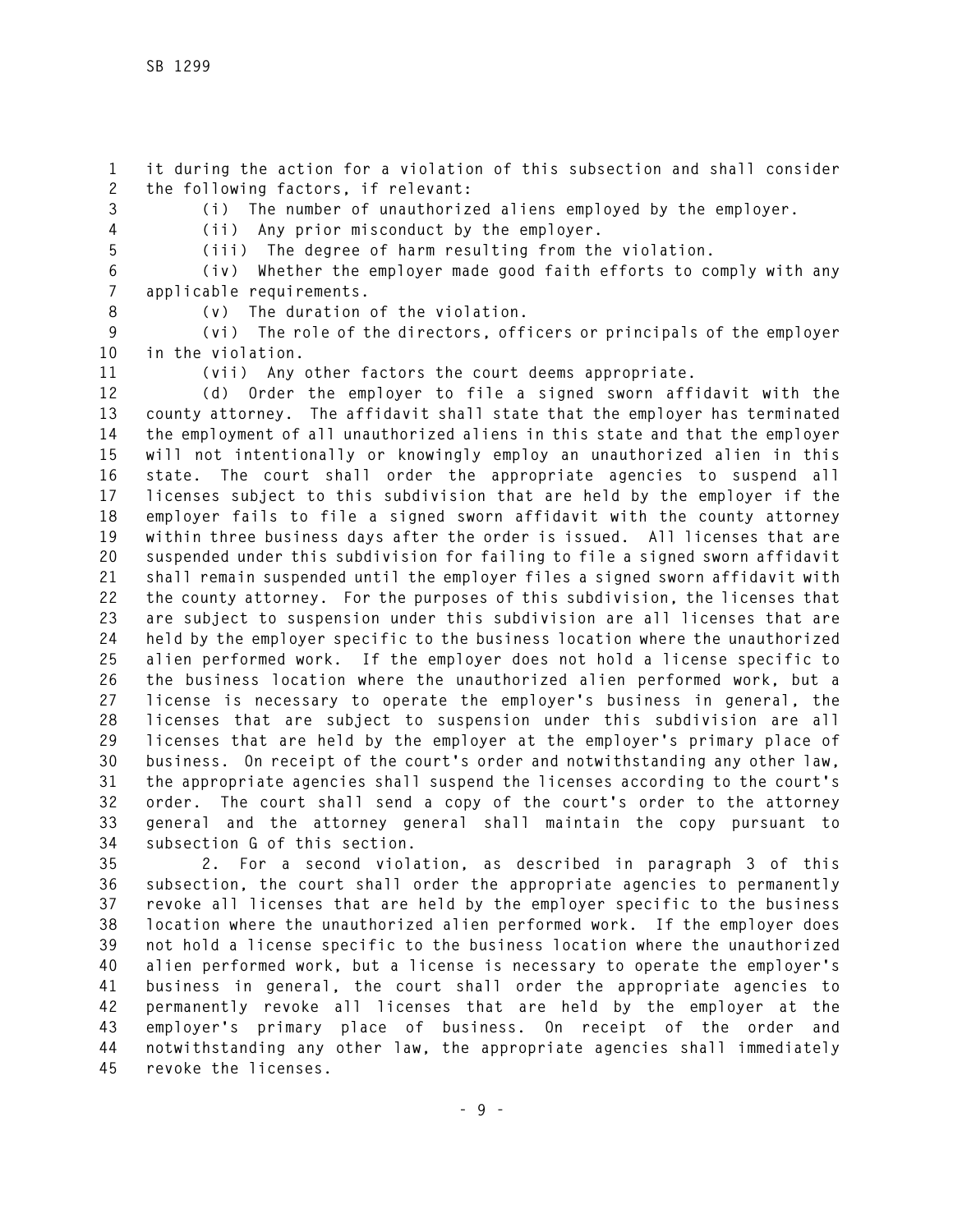- 
- **1 3. The violation shall be considered:**

**2 (a) A first violation by an employer at a business location if the 3 violation did not occur during a probationary period ordered by the court 4 under this subsection or section 23-212, subsection F for that employer's 5 business location.** 

**6 (b) A second violation by an employer at a business location if the 7 violation occurred during a probationary period ordered by the court under 8 this subsection or section 23-212, subsection F for that employer's business 9 location.** 

**10 G. The attorney general shall maintain copies of court orders that are 11 received pursuant to subsection F of this section and shall maintain a 12 database of the employers and business locations that have a first violation 13 of subsection A of this section and make the court orders available on the 14 attorney general's website.** 

**15 H. On determining whether an employee is an unauthorized alien, the 16 court shall consider only the federal government's determination pursuant to 17 8 United States Code section 1373(c). The federal government's determination 18 creates a rebuttable presumption of the employee's lawful status. The court 19 may take judicial notice of the federal government's determination and may 20 request the federal government to provide automated or testimonial 21 verification pursuant to 8 United States Code section 1373(c).** 

**22 I. For the purposes of this section, proof of verifying the employment 23 authorization of an employee through the e-verify program creates a 24 rebuttable presumption that an employer did not intentionally employ an 25 unauthorized alien.** 

**26 J. For the purposes of this section, an employer that establishes that 27 it has complied in good faith with the requirements of 8 United States Code 28 section 1324a(b) establishes an affirmative defense that the employer did not 29 intentionally employ an unauthorized alien. An employer is considered to 30 have complied with the requirements of 8 United States Code section 1324a(b), 31 notwithstanding an isolated, sporadic or accidental technical or procedural 32 failure to meet the requirements, if there is a good faith attempt to comply 33 with the requirements.** 

**34 K. It is an affirmative defense to a violation of subsection A of this 35 section that the employer was entrapped. To claim entrapment, the employer 36 must admit by the employer's testimony or other evidence the substantial 37 elements of the violation. An employer who asserts an entrapment defense has 38 the burden of proving the following by a preponderance of the evidence:** 

**39 1. The idea of committing the violation started with law enforcement 40 officers or their agents rather than with the employer.** 

**41 2. The law enforcement officers or their agents urged and induced the 42 employer to commit the violation.** 

**43 3. The employer was not predisposed to commit the violation before the 44 law enforcement officers or their agents urged and induced the employer to 45 commit the violation.**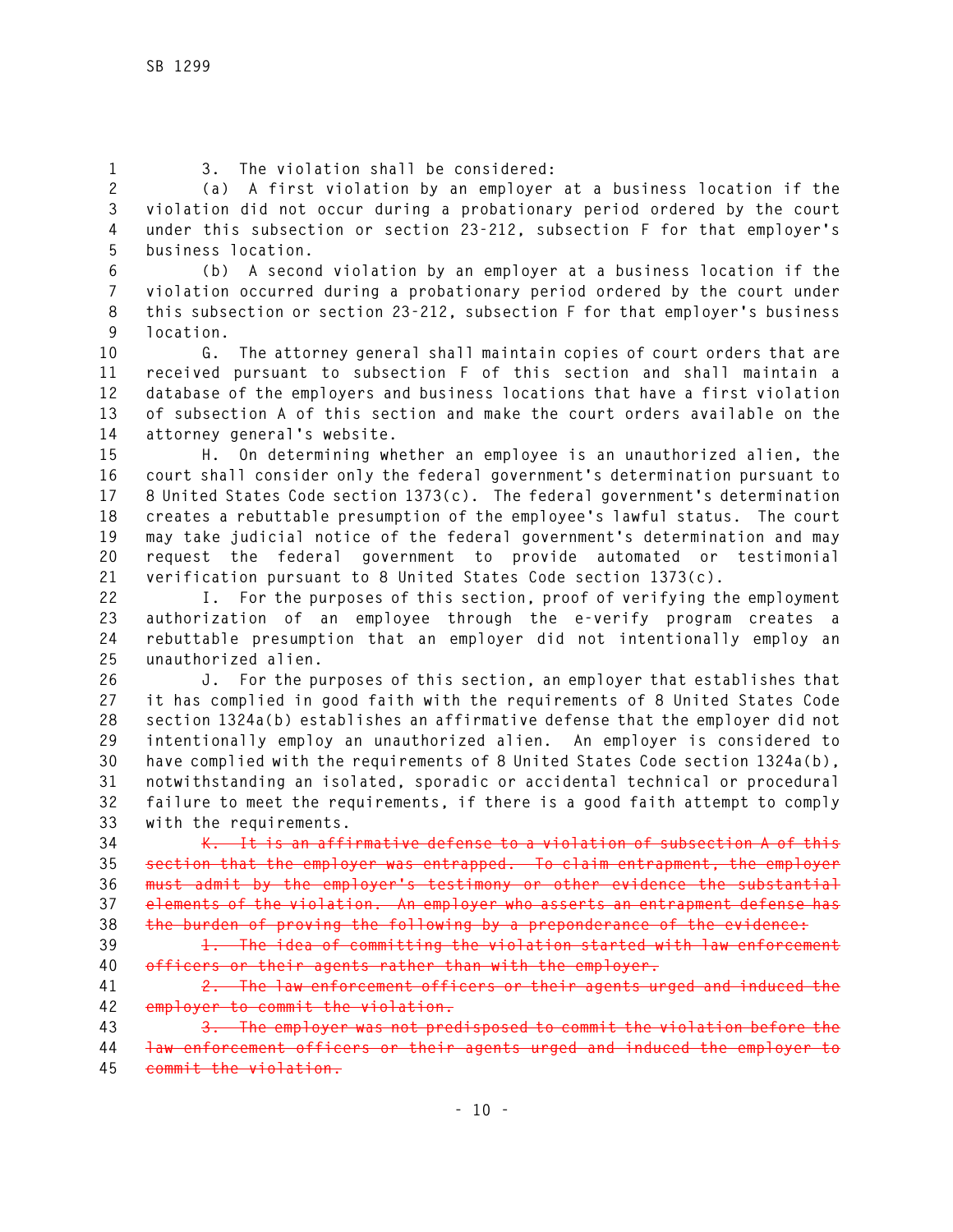**1 L. An employer does not establish entrapment if the employer was 2 predisposed to violate subsection A of this section and the law enforcement 3 officers or their agents merely provided the employer with an opportunity to 4 commit the violation. It is not entrapment for law enforcement officers or 5 their agents merely to use a ruse or to conceal their identity. The conduct 6 of law enforcement officers and their agents may be considered in determining 7 if an employer has proven entrapment.** 

- 
- 

**8 Sec. 9. Section 23-214, Arizona Revised Statutes, is amended to read: 9 23-214. Verification of employment eligibility; e-verify 10 program; economic development incentives; list of 11 registered employers**

**12 A. After December 31, 2007, every employer, after hiring an employee, 13 shall verify the employment eligibility of the employee through the e-verify 14 program and shall keep a record of the verification for the duration of the 15 employee's employment or at least three years, whichever is longer.** 

**16 B. In addition to any other requirement for an employer to receive an 17 economic development incentive from a government entity, the employer shall 18 register with and participate in the e-verify program. Before receiving the 19 economic development incentive, the employer shall provide proof to the 20 government entity that the employer is registered with and is participating 21 in the e-verify program. If the government entity determines that the 22 employer is not complying with this subsection, the government entity shall 23 notify the employer by certified mail of the government entity's 24 determination of noncompliance and the employer's right to appeal the 25 determination. On a final determination of noncompliance, the employer shall 26 repay all monies received as an economic development incentive to the 27 government entity within thirty days of the final determination. For the 28 purposes of this subsection:** 

**29 1. "Economic development incentive" means any grant, loan or 30 performance-based incentive from any government entity that is awarded after 31 September 30, 2008. Economic development incentive does not include any tax 32 provision under title 42 or 43.** 

**33 2. "Government entity" means this state and any political subdivision 34 of this state that receives and uses tax revenues.** 

**35 C. Every three months the attorney general shall request from the 36 United States department of homeland security a list of employers from this 37 state that are registered with the e-verify program. On receipt of the list 38 of employers, the attorney general shall make the list available on the 39 attorney general's website.** 

**40 Sec. 10. Section 28-3511, Arizona Revised Statutes, is amended to 41 read:** 

**42 28-3511. Removal and immobilization or impoundment of vehicle**

**43 A. A peace officer shall cause the removal and either immobilization 44 or impoundment of a vehicle if the peace officer determines that a person is 45 driving the vehicle while any of the following applies:**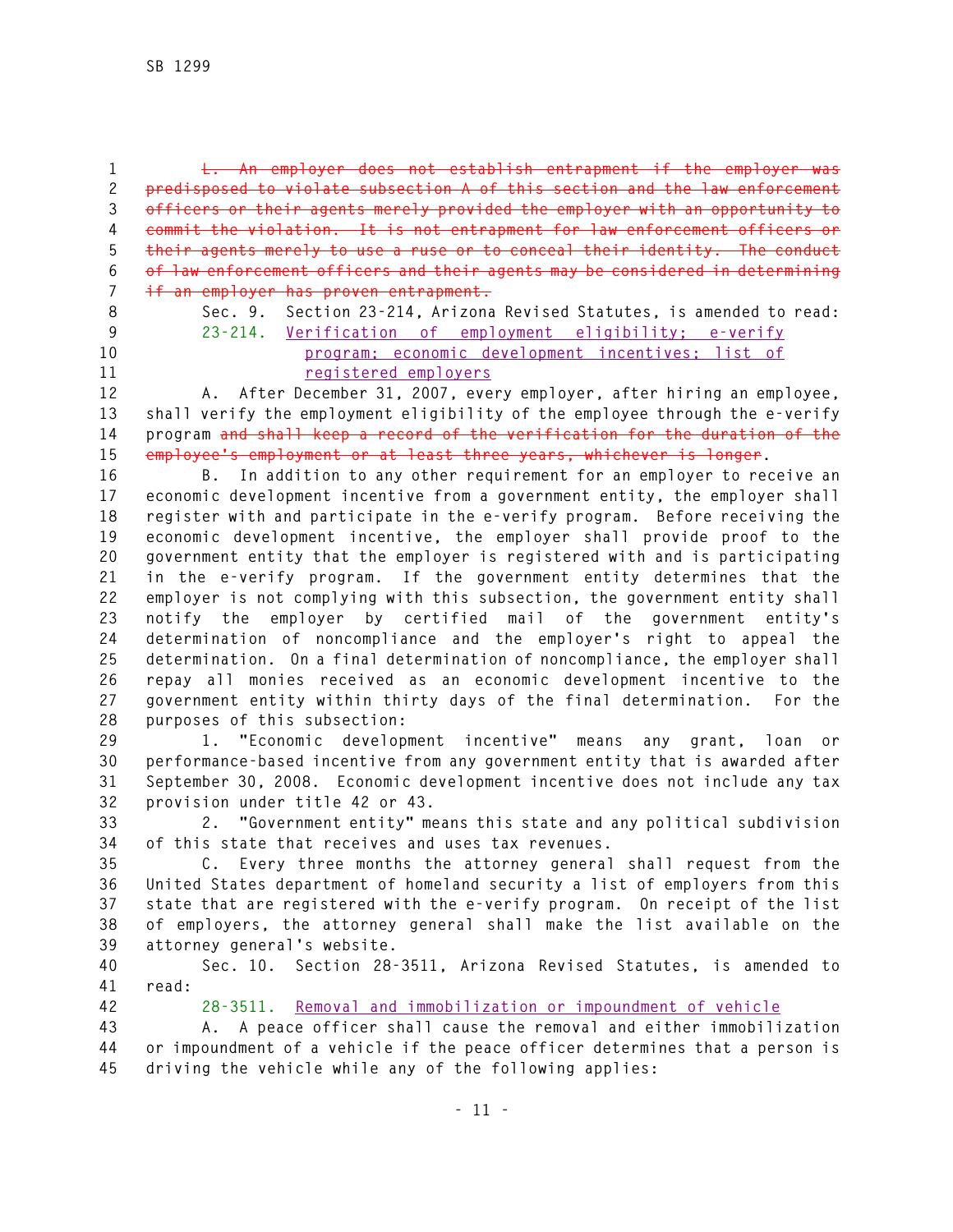**1 1. Except as otherwise provided in this paragraph, the person's 2 driving privilege is suspended or revoked for any reason. A peace officer 3 shall not cause the removal and either immobilization or impoundment of a 4 vehicle pursuant to this paragraph if the person's privilege to drive is 5 valid in this state.** 

**6 2. The person has not ever been issued a valid driver license or 7 permit by this state and the person does not produce evidence of ever having 8 a valid driver license or permit issued by another jurisdiction. This 9 paragraph does not apply to the operation of an implement of husbandry.** 

**10 3. The person is subject to an ignition interlock device requirement 11 pursuant to chapter 4 of this title and the person is operating a vehicle 12 without a functioning certified ignition interlock device. This paragraph 13 does not apply to the operation of a vehicle due to a substantial emergency 14 as defined in section 28-1464.** 

**15 4. In furtherance of the illegal presence of an alien in the United 16 States and in violation of a criminal offense, the person is transporting or 17 moving or attempting to transport or move an alien in this state in a vehicle 18 if the person knows or recklessly disregards the fact that the alien has come 19 to, has entered or remains in the United States in violation of law.** 

**20 5. The person is concealing, harboring or shielding or attempting to 21 conceal, harbor or shield from detection an alien in this state in a vehicle 22 if the person knows or recklessly disregards the fact that the alien has come 23 to, entered or remains in the United States in violation of law.** 

**24 B. A peace officer shall cause the removal and impoundment of a 25 vehicle if the peace officer determines that a person is driving the vehicle 26 and if all of the following apply:** 

**27 1. The person's driving privilege is canceled, suspended or revoked 28 for any reason or the person has not ever been issued a driver license or 29 permit by this state and the person does not produce evidence of ever having 30 a driver license or permit issued by another jurisdiction.** 

**31 2. The person is not in compliance with the financial responsibility 32 requirements of chapter 9, article 4 of this title.** 

**33 3. The person is driving a vehicle that is involved in an accident 34 that results in either property damage or injury to or death of another 35 person.** 

**36 C. Except as provided in subsection D of this section, while a peace 37 officer has control of the vehicle the peace officer shall cause the removal 38 and either immobilization or impoundment of the vehicle if the peace officer 39 has probable cause to arrest the driver of the vehicle for a violation of 40 section 4-244, paragraph 34 or section 28-1382 or 28-1383.** 

**41 D. A peace officer shall not cause the removal and either the 42 immobilization or impoundment of a vehicle pursuant to subsection C of this 43 section if all of the following apply:**